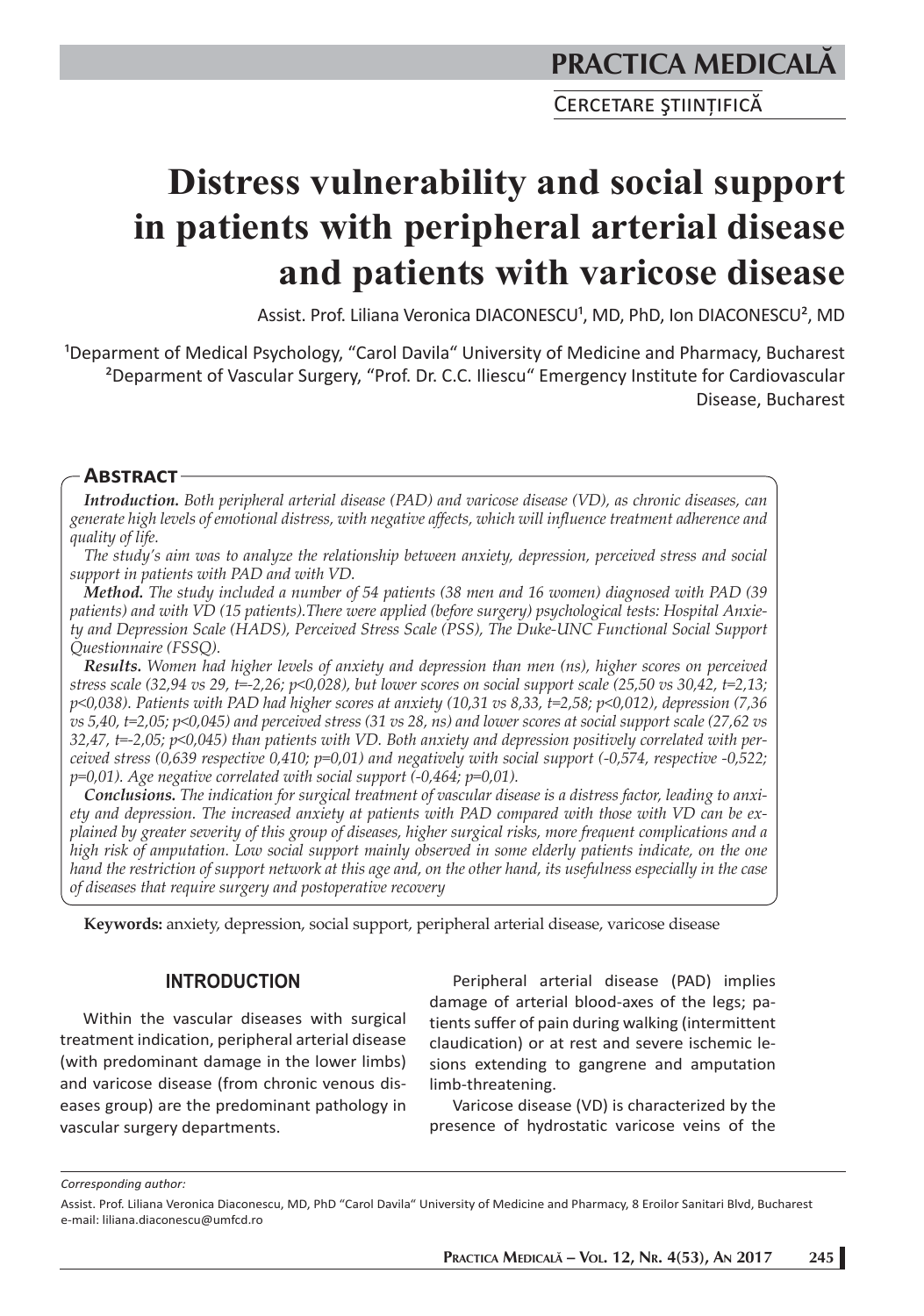legs with discomfort, swelling of the legs and, in advanced stages, ulcerative lesions.

Both PAD and VD, as chronic diseases, can generate high levels of emotional distress, with negative affects, which will influence treatment adherence and quality of life (1).

Depressive symptoms are present among patients with PAD (2-4), with a prevalence varying between 24% (5) and 36%, associated with a worse outcome in their revascularized leg (6). Under stressful situations, many of the PAD patients did not feel that social support was given (3).

Depression is prevalent in patients with symptomatic varicose veins, where it is commonly undiagnosed and untreated (7) and can influence the functioning status (8). Depressive symptoms can be associated with enhanced coagulation activation, which was particularly observed if patients perceived levels of social support to be low (9).

**The study's aim** was to analyze the relationship between anxiety, depression, perceived stress and perceived social support at surgical vascular patients.

## **MATERIAL AND METHODS**

#### **Participants**

The participants were patients admitted in a vascular surgery department in a period of 6 months during in 2016. The inclusion criteria were the diagnosis of peripheral arterial disease or varicose disease, with surgery indication and without any vascular intervention yet. The criteria were met by 67 patients which, after the informed consent, were instructed how to complete the questionnaires. From them, 54 patients (Table 1) returned complete questionnaires.

|  |  |  | TABLE 1. Participants in the study |  |  |  |
|--|--|--|------------------------------------|--|--|--|
|--|--|--|------------------------------------|--|--|--|

|                |       | All patients | <b>PAD</b> | VD     |  |
|----------------|-------|--------------|------------|--------|--|
|                |       | $N = 54$     | $N = 39$   | $N=15$ |  |
|                |       | 54.98        | 58.87      | 50.07  |  |
| Age: Mean (SD) |       | (9.31)       | (8.38)     | (9.1)  |  |
| Gender         | Men   | 38           | 32         |        |  |
|                | Women | 16           |            |        |  |

PAD-peripheral arterial disease; VD-venous disease; SD-standard deviation

### **Methods**

The study design was transversal. It comprised one single administration (before surgery) of the following questionnaires:

1. Anxiety and Depression Scale (HADS) (10). Is a brief self-report questionnaire (14 items),

which assesses anxiety (HADS-A) and depression (HADS-D) as two distinct dimensions in non-psychiatric populations (11). Seven items relate to each dimension, requiring answers on a 4-point scale. It has been used widely in clinical settings where anxiety and depression can co-occur with physical pathology (12).

Characteristics: good internal consistency with Cronbach alpha values ranging from .68 to .93 for HADS-A, and from .67 to .90 for HADS-D (13).

2. Perceived Stress Scale (PSS) (14). Is a 14 item self-report instrument, designed to measure "the degree to which situations in one's life are appraised as stressful". It uses 5-point Likert type scales, with total possible scores from 0 to 56 (higher scores represent high stress levels). Characteristics: good convergent validity, indicated by the relationships with depressive (*r* = .76, *n* = 332) and physical (*r* = .70, *n* = 64) symptomatology scales; high internal consistency reliability (Cronbach's alpha = .84 - .86) (15).

3. The Duke-UNC Functional Social Support Questionnaire (FSSQ) (16). Is a 8-item instrument that measures the strength of the person's social support network. Scoring is made on a 1 to 5 scale (the higher the average score, the greater the perceived social support). Characteristics: high construct validity; high internal consistency reliability (Cronbach's alpha = .81 - .92).

Statistical analysis was carried out using SPSS Statistics 16.0 software. There were used t-test for independent samples, multiple regression analysis and correlations. Statistical significance was considered when *p < 0.05.*

## **RESULTS**

Women (comparing with men) had higher levels of anxiety and depression (*ns*), higher scores on perceived stress scale, but lower scores on perceived social support scale (Table 2).

PAD patients, in comparison with VD patients, had higher scores at anxiety, depression and perceived stress and lower scores at perceived social support scale (Table 3).

We have done several multiple regression analysis in order to evaluate the impact of disease type, patients' gender or age on the levels of anxiety, depression, perceived stress and perceived social support. Three models were considered: model 1 considered as predictor the disease, model 2 included disease type and gender, while model 3, besides the other two varia-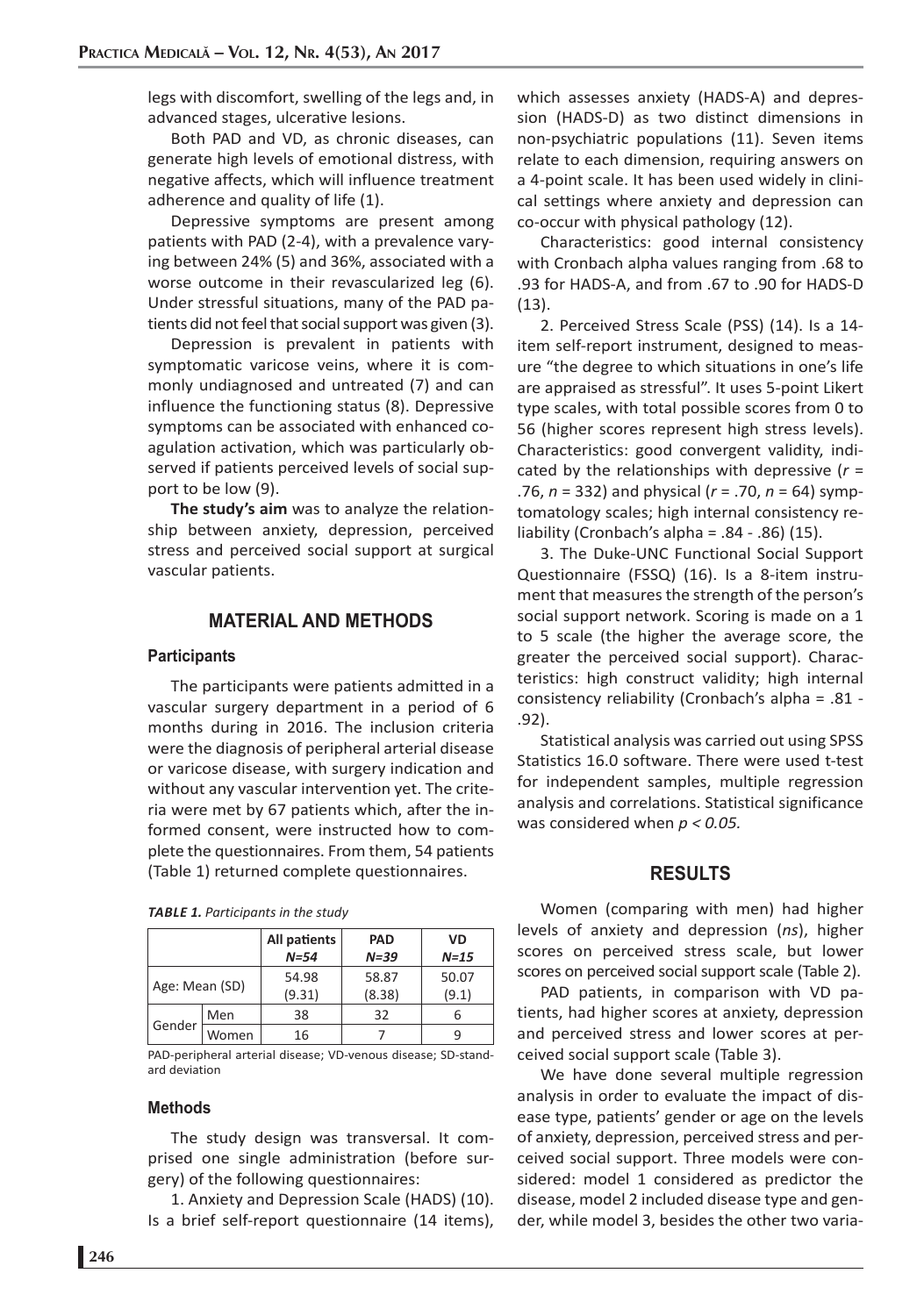*TABLE 2. Scores of anxiety, depression, perceived stress and perceived social support at men and women*

|                          | Mean (SD)        |                                    |              |          |      |
|--------------------------|------------------|------------------------------------|--------------|----------|------|
| <b>Study variables</b>   | All participants | Women<br>Men<br>$N = 38$<br>$N=16$ |              |          | р    |
| Anxiety                  | 9.76(2.64)       | 9.42(2.54)                         | 10.56 (2.78) | $-1.465$ | .149 |
| Depression               | 6.81(3.23)       | 6.55(3.25)                         | 7.44(3.20)   | $-.917$  | .363 |
| Perceived stress         | 30.17 (6.05)     | 29.0 (6.19)                        | 32.94 (4.82) | $-2.265$ | .028 |
| Perceived social support | 28.96 (7.99)     | 30.42 (8.4)                        | 25.50 (5.78) | 2.133    | .038 |

*TABLE 3. Scores of anxiety, depression, perceived stress and perceived social support at PAD and VD patients*

|                          | Mean (SD)                       |                              |          |      |
|--------------------------|---------------------------------|------------------------------|----------|------|
| <b>Study variables</b>   | <b>PAD patients</b><br>$N = 39$ | <b>VD patients</b><br>$N=15$ |          | р    |
| Anxiety                  | 10.31(2.74)                     | 8.33(1.71)                   | 2.589    | .012 |
| Depression               | 7.36(3.55)                      | 5.40(1.54)                   | 2.054    | .045 |
| Perceived stress         | 31.00 (6.00)                    | 28.00 (5.84)                 | 1.657    | .103 |
| Perceived social support | 27.62 (8.21)                    | 32.47 (6.39)                 | $-2.056$ | .045 |

PAD-peripheral arterial disease; VD-venous disease; SD-standard deviation

bles, included age. The results of regression analysis suggested that for all the studied dependent variables, model 2 (disease type and gender) had the higher predictive value (Table 4).

related with perceived stress and negatively with perceived social support. Age negatively correlated with perceived social support.

The correlations (Table 5) carried on showed that both anxiety and depression positively cor-

| <b>Dependent variable</b> | <b>Model</b>   | Predictor      | <b>Beta</b> | t        | <b>Sig</b> |
|---------------------------|----------------|----------------|-------------|----------|------------|
|                           | 1              | <b>Disease</b> | $-.338$     | $-2.589$ | .012       |
|                           | 2              | <b>Disease</b> | $-.506$     | $-3.808$ | .000       |
|                           |                | Gender         | .408        | 3.069    | .003       |
| Anxiety                   |                | <b>Disease</b> | $-.353$     | $-2.500$ | .016       |
|                           | 3              | Gender         | .294        | 2.175    | .034       |
|                           |                | Age            | .321        | 2.463    | .017       |
|                           | 1              | <b>Disease</b> | $-.274$     | $-2.054$ | .045       |
|                           | $\overline{2}$ | <b>Disease</b> | $-.393$     | $-2.762$ | .008       |
|                           |                | Gender         | .288        | 2.026    | .048       |
| Depression                |                | <b>Disease</b> | $-.270$     | $-1.740$ | .088       |
|                           | 3              | Gender         | .196        | 1.324    | .191       |
|                           |                | Age            | .258        | 1.802    | .078       |
|                           | $\mathbf{1}$   | <b>Disease</b> | $-.224$     | $-1.657$ | .103       |
|                           | $\overline{2}$ | <b>Disease</b> | $-.419$     | $-3.116$ | .003       |
| Perceived stress          |                | Gender         | .472        | 3.515    | .001       |
|                           |                | <b>Disease</b> | $-.308$     | $-2.094$ | .041       |
|                           | 3              | Gender         | .389        | 2.773    | .008       |
|                           |                | Age            | .233        | 1.718    | .092       |
|                           | $\mathbf{1}$   | <b>Disease</b> | .274        | 2.056    | .045       |
|                           | $\overline{2}$ | <b>Disease</b> | .471        | 3.577    | .001       |
|                           |                | Gender         | $-.478$     | $-3.627$ | .001       |
| Perceived social support  |                | <b>Disease</b> | .331        | 2.341    | .023       |
|                           | 3              | Gender         | $-.373$     | $-2.762$ | .008       |
|                           |                | Age            | $-.295$     | $-2.267$ | .028       |

*TABLE 4. Regression analysis for the predictors of anxiety, depression, perceived stress and perceived social support*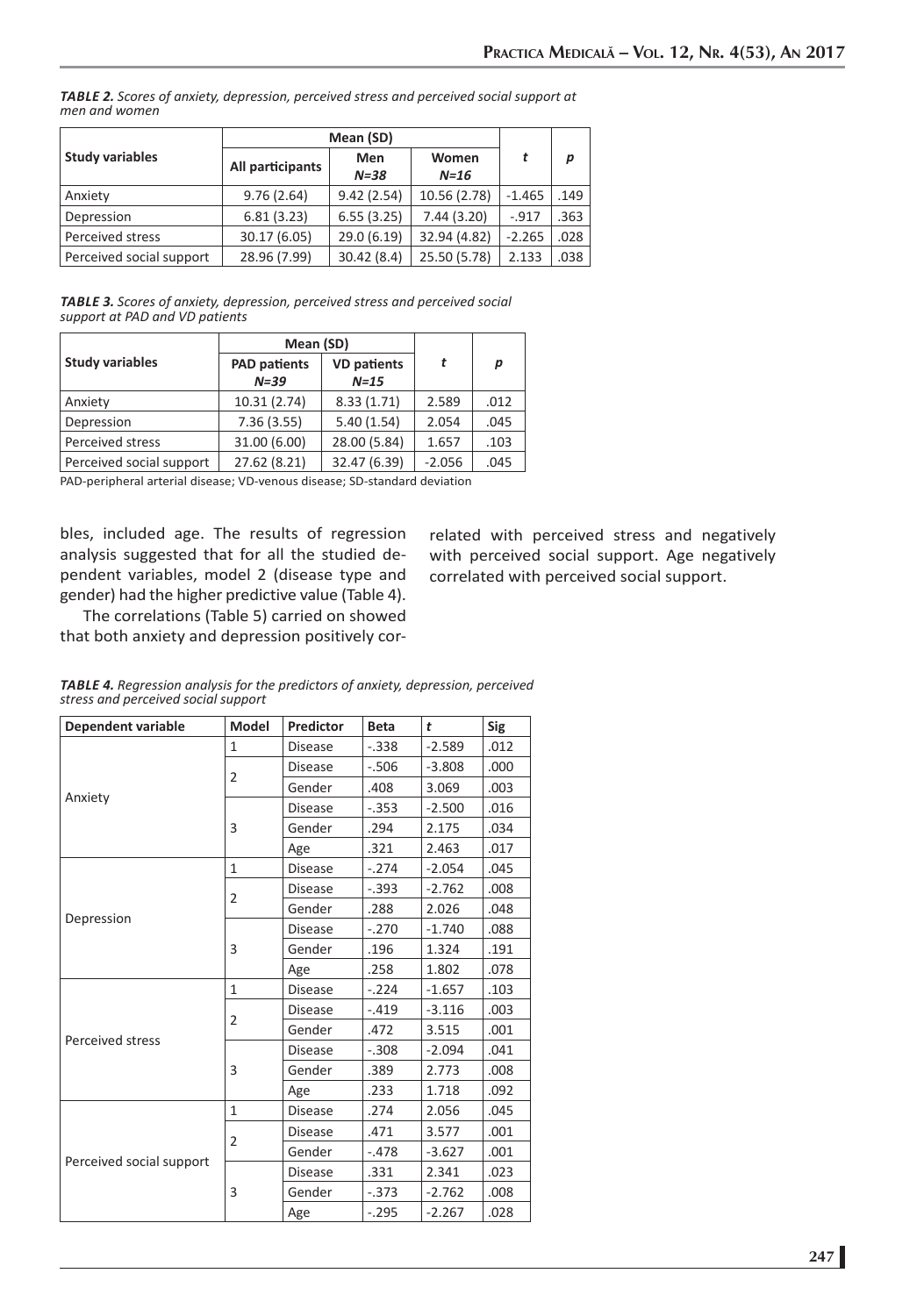#### *TABLE 5. Correlations*

|                          | Anxiety |          | Depression   Perceived stress | Perceived social support |
|--------------------------|---------|----------|-------------------------------|--------------------------|
| Age                      | $.484*$ | $.378*$  | $.397*$                       | $-.464**$                |
| Anxiety                  |         | $.509**$ | $.639**$                      | $-.574**$                |
| Depression               |         |          | $.410**$                      | $-522*$                  |
| Perceived stress         |         |          |                               | $-476**$                 |
| Perceived social support |         |          |                               |                          |

\*\*. Correlation is significant at the 0.01 level (2-tailed). \*. Correlation is significant at the 0.05 level (2-tailed).

# **DISCUSSIONS**

Surgical vascular diseases are accompanied by anxiety and depression whose levels are increased in case of indication for surgery treatment.

The higher levels of anxiety and depression at patients with PAD compared with those with VD can be explained by a greater extent of perceived stress due to severity of this group of diseases (higher surgical risks, more frequent complications and a high risk of amputation).

Lower levels of perceived social support at PAD patients may be due to a greater need for help, the disease being more disabling. Low perceived social support, mainly observed in some elderly patients, indicate, on the one hand the restriction of support network at this age and, on the other hand, its usefulness especially in the case of diseases that require surgery and postoperative recovery.

Regarding gender differences, women reported higher levels of perceived stress and lower levels of perceived social support. This aspect is inconsistent with other literature data which show that women have a larger social network capable to offer social support (17). A possible explanation may be that women in our study referred especially to the support given by their family members; gender-centered studies have proven that women usually provide more support to their families than they receive (18).

There are some limitations of the study such as the small number of the participants and the single administration of the tests. The design of the study should have been longitudinal with repeated administration of the tests at different times (e.g. after the surgery, immediately or after a period of time). Thus, we would have obtained data on the studied variables according to the disease's evolution and/or to its possible complications.

Despite these limitations, our study highlights at least two aspects:

- recognizing the presence of preoperative anxiety and depression at surgical vascular patients which, according with other researchers, were associated with high incidence of complications during the recovery period (19).
- the need to identify protective factors against anxiety and depression; among them social support has beneficial effects such as decreasing anxiety and depression levels and is associated with lower morbidity (20,21).

# **CONCLUSION**

The above mentioned aspects can be arguments for psychological interventions at these patients. Social support interventions, such as patient support or discussions groups for patients with chronic diseases, aim to increase social support with beneficial effects on psychological adjustment and recovery (22).

#### **Acknowledgements**

The authors would like to thank medical staff of Vascular Surgery Department from Emergency Institute for Cardiovascular Diseases "Prof. Dr. C.C. Iliescu", Bucharest, who offered us the opportunity to conduct the study.